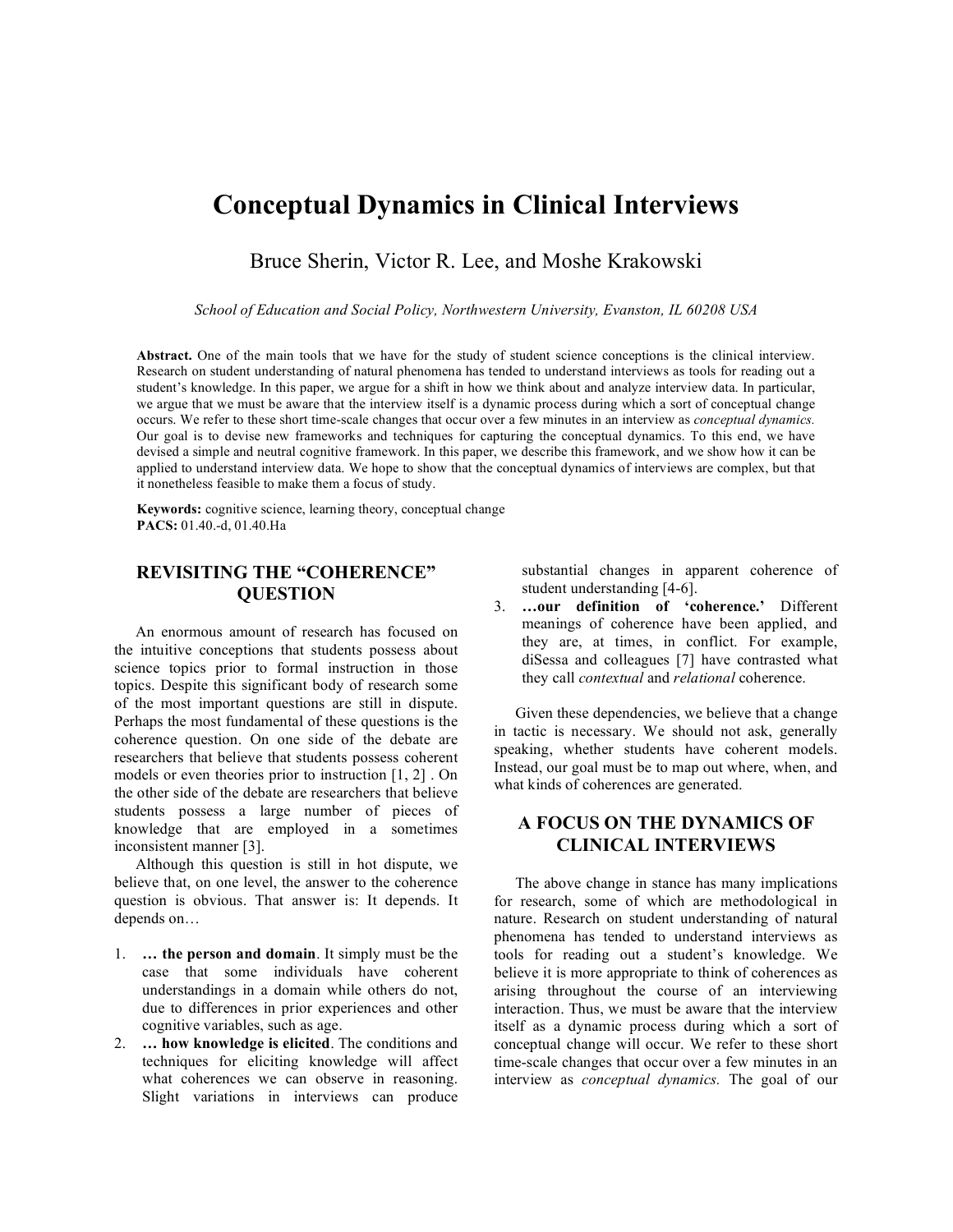project is to devise new frameworks and techniques for capturing conceptual dynamics in interviews.

To understand the challenge that we face as researchers, consider the cartoon shown in Figure 1, which depicts a short exchange in a clinical interview. The person on the left in each pane is a student, and the person on the right is the interviewer. The shapes inside the student's head represent the knowledge resources that the student has available.

In the first pane, the interviewer asks a question. The student then responds in the second pane, drawing on a subset of his knowledge resources in order to construct an answer. In the third pane, the interviewer asks a follow-up question. Then, in the fourth pane, the student draws on a different subset of his knowledge resources, and constructs a different response. As cognitive researchers, we are interested in the knowledge possessed by the student – the shapes inside his head. But, as data, all that we have available are the behaviors of the interviewer and the student, which include their utterances, gestures, and any drawings that they make.



**FIGURE 1.** An exchange in a clinical interview.

### **THEORETICAL FRAMEWORK**

Given the situation depicted in Figure 1, the challenge we face is to "see through" the interview to the knowledge possessed by the student. As researchers, we must seek to produce an analysis of the knowledge resources that, in part, generate the interview dynamics we observe. One challenge in conducting such an analysis is that there are many elements and types of knowledge employed during a clinical interview. However, we believe it is possible to make progress using a relatively simple and neutral framework. The major constructs of this framework are:

**Nodes**: We think of knowledge as consisting of a large number of elements we call *nodes*. We intend our notion of node to encompass mental elements of many different types and at multiple levels of abstraction.

**Mode**: A *mode* is a recurrent pattern of nodes that is activated for a particular class of cognitive tasks. The same node may participate in more than one mode. (Refer to Figure 2.)

**Dynamic Mental Construct (DMC)**: A *DMC* is a constructed explanation that is produced by the reasoning that occurs within a mode. It can be highly context sensitive and it may have only momentary stability.



**FIGURE 2.** The same node may participate in more than one mode.

In terms of this framework, student reasoning during an interview is understood as follows: The interviewer asks a question and this leads to the activation of a mode. The student then reasons within this mode, assembling the nodes into a DMC (a model or answer to the question that was asked). The interviewer then asks another question. This can lead to more reasoning within the same mode, or to the activation of another mode.

#### **DATA SOURCES**

We have conducted  $~160$  clinical interviews with middle school students on a variety of science topics including: human biology, chemical reactions, optics, climate, energy transfer, and seasonal temperature variation.

## **AN EXAMPLE: LESLIE ON THE SEASONS**

We now present a short excerpt to illustrate some of the interview phenomenology that we seek to understand and analyze. We present this to demonstrate conceptual dynamics and to show our framework in use. In this excerpt a student, Leslie, is asked to explain the seasons – why it is warmer in the summer and colder in the winter. The result is an extended response, over which her reasoning gradually unfolds.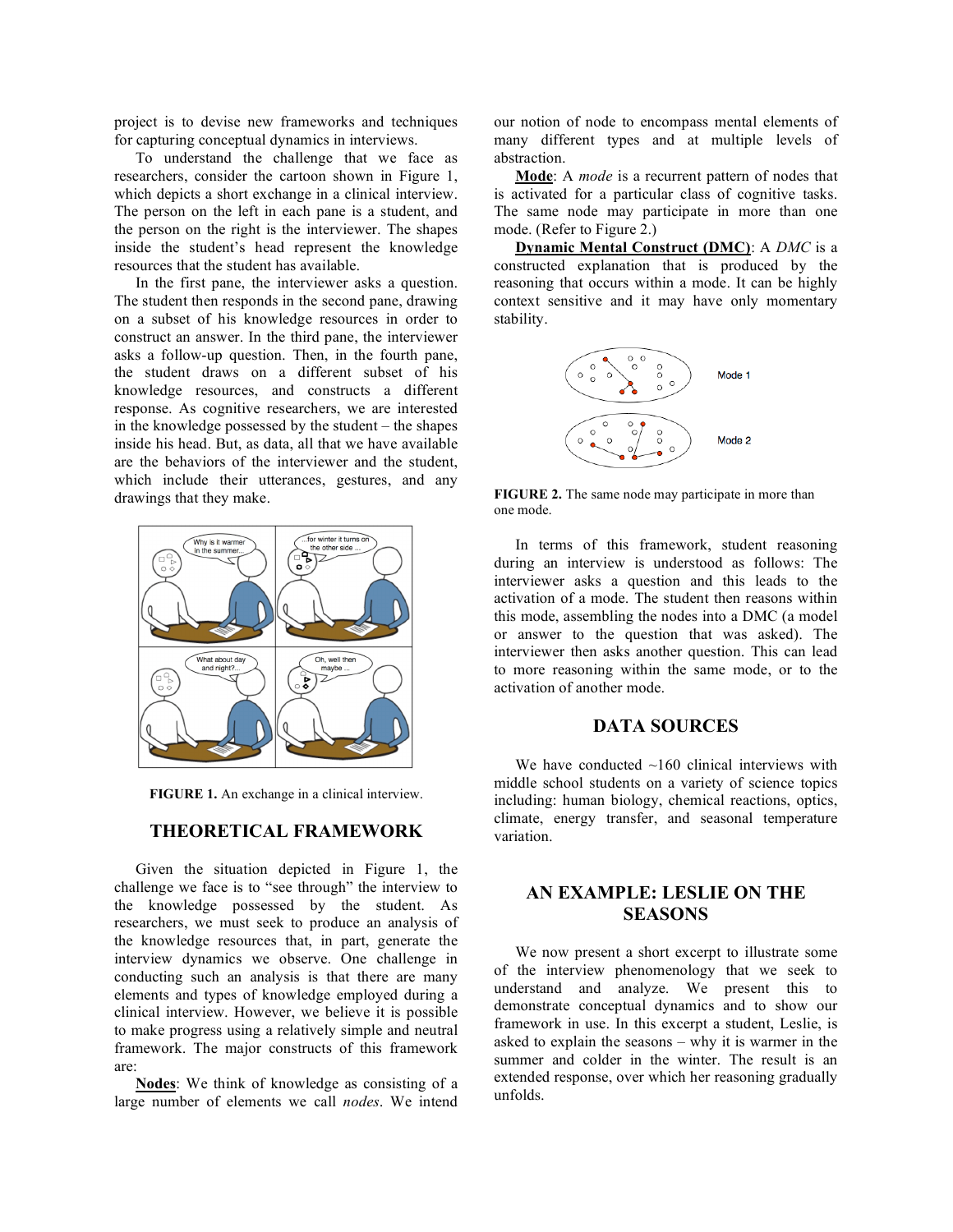| TABLE 1. Analysis of the excerpt. |  |  |  |  |
|-----------------------------------|--|--|--|--|
|-----------------------------------|--|--|--|--|

| <b>Nodes</b>                                                                                                                                      | <b>Dynamics</b>                                                                                                                                                                                 | <b>Current DMC</b>                                                                                         |
|---------------------------------------------------------------------------------------------------------------------------------------------------|-------------------------------------------------------------------------------------------------------------------------------------------------------------------------------------------------|------------------------------------------------------------------------------------------------------------|
| • Daylight Savings Time<br>(1)<br>• Days are longer in the summer<br>• More source $\Rightarrow$ more effect                                      | Skimming the mode throwing out first<br>relevant elements. First assembly of a<br>fledgling DMC.                                                                                                | Days are longer in the<br>summer. Longer days mean<br>more daylight which makes it<br>warmer.              |
| • Axis (word)<br>(2)<br>• Earth moves                                                                                                             | Skimming the mode throwing out relevant<br>knowledge                                                                                                                                            | Earth's movement and axis<br>somehow are related to the<br>seasons.                                        |
| Different seasons in different<br>(3)<br>locations.<br>• India is hot<br>• India is near the equator<br>• The equator is hot<br>• Sun is a source | More skimming of the mode. She strikes<br>out in a new direction now construct a<br>DMC related to climate phenomena.                                                                           | It's colder up north because<br>there's less sun, warmer near<br>the equator because there is<br>more sun. |
| • Image of sunny winter<br>(4)<br>wonderland<br>• Snow/ice up north<br>• Snow/ice are cold<br>More source $\Rightarrow$ more effect               | Leslie recalls a vivid image of a scene that<br>shows a lot of snow but also a lot of sun.<br>The cuing of this new node leads to a<br>shift. Note how she corrects herself in mid<br>sentence. | It's colder up north because<br>of the snow and ice.                                                       |

*Interv. First thing I want to know is why is it warmer in the summer and colder in the winter?*

Leslie **(1)** Well, umm, you know times savings? ... daylight savings time in the summer we have more time, like, with, like, daylight and that's why it gets warmer. **(2)** And with the circulation of the earth and the axis that it's on just has to do with like summer and winter. **(3)** And it depends on where we are on the earth, like if you look at, umm, India, it's toward the equator, you know? So it's like always hot. So if you go up north then it gets colder **[4]** because there's just, like, I can't really say less sun, but it kind of has to do with that and there's just a lot of snow and, like ice cause it's colder up there.

Leslie's utterance is broken into four chunks, and our analysis of each of those chunks is given in Table 1. In the first chunk, Leslie begins by mentioning "daylight savings time," and she then constructs her first fledging DMC: days are longer in the summer, and longer days mean more daylight, which makes it warmer. In the second chunk, she just mentions two nodes – *Axis* and *Earth moves* – without immediately incorporating either of them into a DMC. We believe that her mention of "axis" here signals no more than that she knows that this word is somehow relevant to explaining the seasons.

In chunk (3), Leslie seems to strike out in a new direction. She begins by saying "it depends on where we are on Earth." Then she goes on to construct a DMC that is more relevant to climate variation with latitude than to the seasons. She says, essentially, that it's colder up north because there is less sun and warmer near the equator because there is more sun. In

this chunk she also specifically mentions India as a location that is both hot and near the equator.

Finally, in chunk (4), Leslie seems to interrupt and correct herself, contradicting the DMC she constructed in chunk (3). She starts to say that it's colder up north because there is less sun, but then she says, instead, that it is colder because of snow and ice: "I can't really say less sun, but it kind of has to do with that and there's just a lot of snow and, like ice cause it's colder up there." As the interview proceeded, it became clear what Leslie was thinking here and why she corrected herself. It seems that she has a vivid memory of seeing photographs of a sunny "winter wonderland," showing a landscape covered in snow, but illuminated with bright sunlight. Based on this image, she concluded that cold regions could still have a great deal of sunlight.

We want to highlight a few features of the brief analysis summarized above. First, one might have thought that it would be extremely difficult to see conceptual dynamics as they unfold during an interview. But we hope that this excerpt makes it clear that, at least in some cases, it is possible to see student reasoning as it unfolds. Within this brief episode, we can see Leslie's thinking as it. Furthermore, although the dynamics are complex, they are not completely unfathomable; it is possible to make some reasonable guesses about what Leslie is thinking and why.

Finally, we want to emphasize the importance of attending to as much of Leslie's knowledge as possible, and even to relatively idiosyncratic elements of her knowledge. Many analyses of student reasoning during interviews reduce their knowledge to one of a